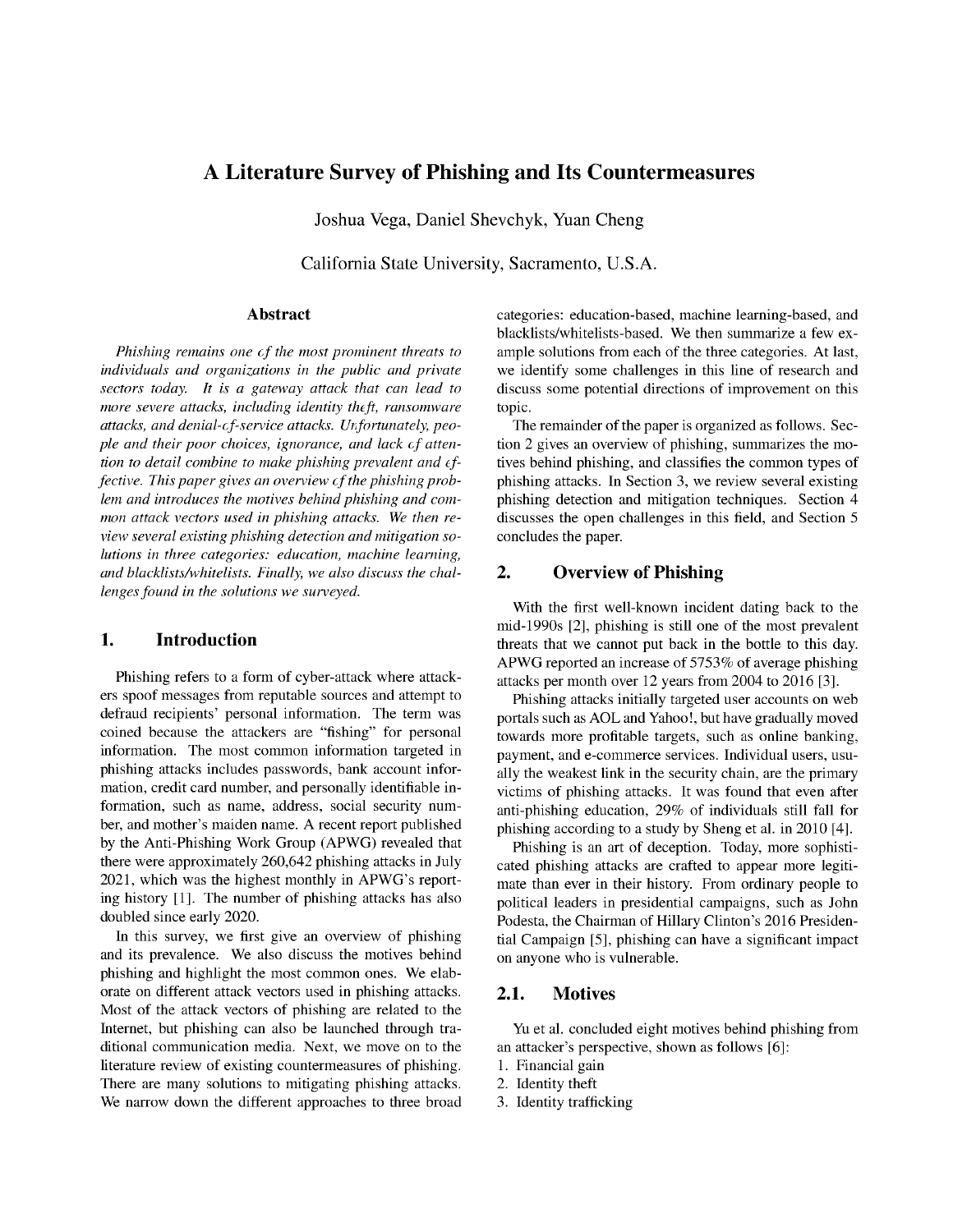- 4. Industrial espionage
- 5. Malware distribution
- 6. Harvesting passwords
- 7. Fame and notoriety
- 8. Exploits security holes

Financial gain is undoubtedly the most common motivation for phishing. Attackers can spoof the websites of financial institutions by setting up visually similar websites and gain access to the accounts of victims. Identity theft can also result in financial benefits for attackers. Stolen identities can be sold to interested parties via underground market or used for committing subsequent criminal activities such as fraud or more phishing attacks. Industrial espionage is another interesting motivating factor as the ultimate victims of phishing are no longer limited to individual users. Highly sophisticated phishing attacks are launched against specific individuals or groups within an organization to spy on the victims. Spear-phishing is a typical example of such context-aware focused attacks. Understanding these motives behind phishing attacks can help us identify prevention or mitigation techniques against phishing and build defensive infrastructures accordingly.

# 2.2. Attack Vectors

Phishing usually begins with a forged email sent to a victim. A good phishing email is sent from a legitimate entity not obviously unrelated to the content of the email. Correct spelling, grammar, and relevant email content, such as company logos embedded in the email, are also characteristics of a good phishing email. Part of the email's content will be a link to redirect the victim to a forged website. This website should seem legitimate and prompt the user to log in using the sensitive credentials the attacker is phishing for. These credentials are captured in several different ways. One way is to trick a victim into downloading and running a keylogger to capture any input from the victim [7]. Another way is to redirect a victim to enter the credentials on a remote server that the attacker hosts or has access to.

Other types of phishing may still be initiated via a forged email. Instead of seeking sensitive information directly, the email may contain malware embedded in an attachment that a victim is prompted to click on to download. A popular type of malware included in phishing email attacks is ransomware. This type of attack aims to gain money from the victim, most commonly via bitcoin or other cryptocurrencies.

Websites are commonly used as a definitive vector for attackers to deploy their baits in email-based phishing attacks. Victims usually give out their personal information when visiting a sophisticatedly crafted website that is visually similar to legitimate ones. In addition to mimicking authentic login pages, clickjacking is another popular means of webpage manipulation in attackers' arsenal. Victims are tricked into performing actions unknowingly via the compromised user interface (UI). Drive-bydownload is another technique for attackers to inject malware into a victim's machine. It is more secretive and effective than explicit email attachments since most modern email clients are equipped with malware scanners to help users block potential malicious attachments. Another reason why click-jacking and drive-by-download are highly successful is that users tend to be less attentive to malicious websites than malicious emails, according to a survey conducted by Jakobsson [8].

Instant messaging is another common attack vector with which many recorded phishing attacks were affiliated. Users can send texts, emojis, images, files, etc., and even initiate audio and video calls on instant messaging apps. Therefore, it is not surprising that attackers will take advantage of this convenient channel to launch effective phishing attacks.

Online social networks (OSNs) have emerged since the early 2000s and have become an integral part of people's daily lives, allowing them to connect closer than ever before. Unfortunately, while it facilitates a fast sharing of information for authentic users, it also will enable attackers to deploy large-scale phishing attacks efficiently.

Besides emails, instant messaging, OSNs, and webpages, phishing can also be carried out via traditional communication media, such as Short Message Service (SMS) and voice [9]. In fact, the term "phishing" is probably inspired by the earlier hacking culture against telephone networks, "phreaking." Attackers approach their victims via text messages ("smishing") or voice calls ("vishing") to lure victims for further exploitation.

### 3. Countermeasures of Phishing

There are technical and non-technical solutions to preventing and mitigating phishing attacks. This section examines these different approaches based on three major categories: education, machine learning, and blacklists/whitelists.

### 3.1. Education

One of the primary non-technical solutions is education. It is crucial to raise awareness of the ever-growing phishing threat. Educational training and seminars are being held across the globe to inform more people about phishing and what to do when phishing is encountered. For example, APWG has partnered with Carnegie Mellon University to educate users through a phishing education program. Other educational efforts involve creating games and simulated training to warn users of phishing. Kumaraguru et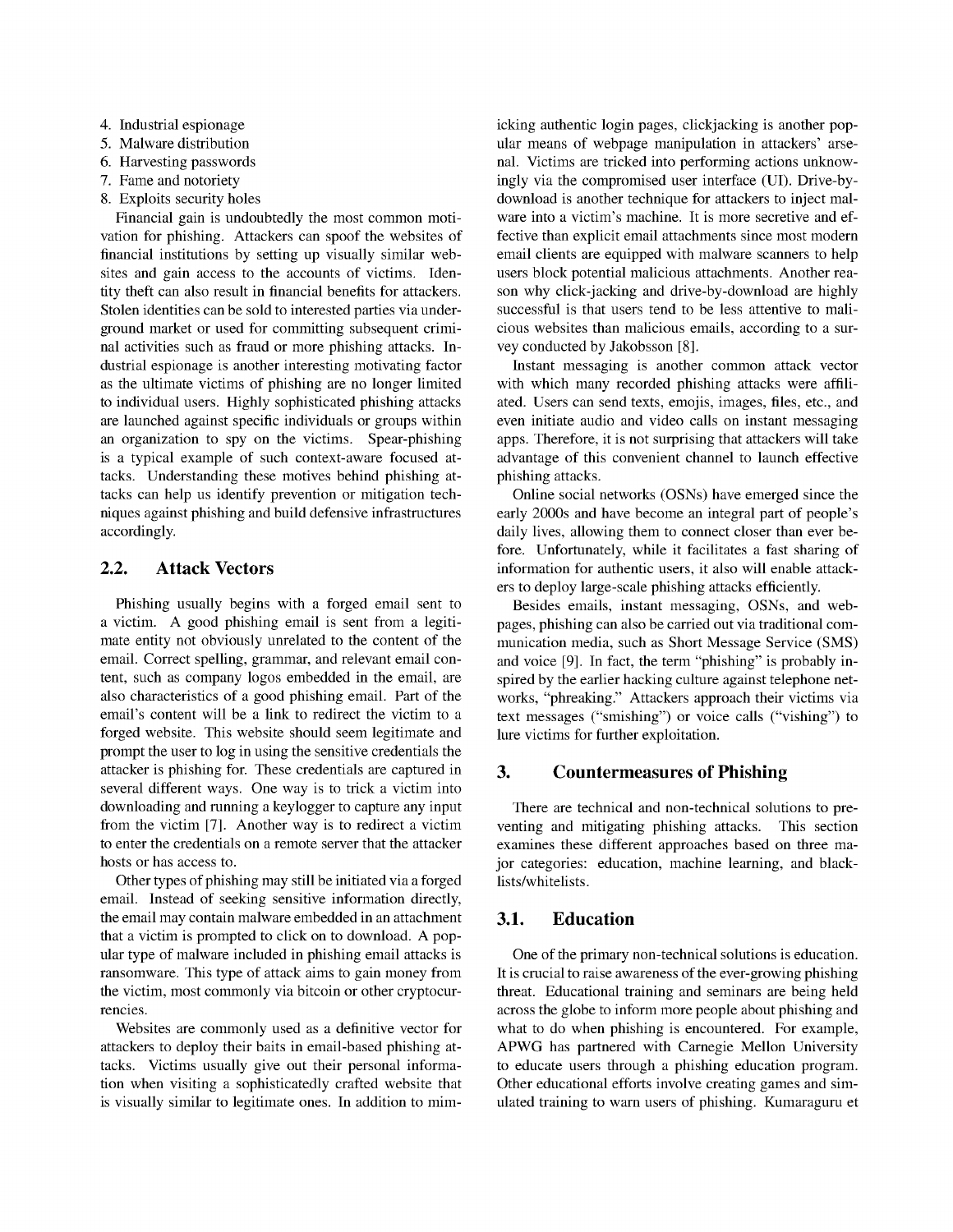al. and Dodge et al. designed training experiments that send simulated malicious emails to users to measure users' phishing awareness [10, 11]. Users are informed about their vulnerability to phishing either at the end of the training or immediately after they click on the baits. Sheng et al. developed a game, namely *Anti-Phishing Phil*, to teach users some basic knowledge about phishing, including browser address bars, phishing pages, etc [12]. An experiment showed that this game improved novice users' ability to identify phishing by 61%. Arachchilage et al. built a mobile game and used it as a method for raising user awareness [13, 14]. They evaluated the users' learning curve when playing this game and argued that it effectively educates users compared with traditional training approaches.

The effectiveness of education programs over time remains an open question. Reinheimer et al. attempted to address this question through a survey in a public sector organization in Germany [15]. This survey evaluated the effectiveness of a newly deployed phishing education program and four different types of reminders. They concluded that it is necessary to remind users half a year after the initial education. They also found that videos and interactive examples are the most effective reminders, which extend users' awareness for another six months.

Not only can interactive training cause a longer-lasting effect on users, but interactive warnings can also heed users' attention more often than passive warnings, according to Egelman et al.'s study [16].

If users could be more careful when browsing the Internet and dealing with their emails, the problem of phishing could be substantially minimized. However, novice Internet users still do not possess such knowledge; and even if they do, many of them are reluctant to employ the best security practices to counter this daily threat, according to a survey conducted by researchers from Carnegie Mellon University [17]. Moreover, while users are becoming more educated, attackers are becoming smarter in inventing new, more sophisticated, and harder-to-detect phishing techniques. Thus, using education alone is not sufficient to mitigate the problem.

#### 3.2. Machine Learning

Machine learning-based approaches to countering phishing attacks have been extensively studied in the past two decades since they are natural solutions to classification problems like phishing detection. Table <sup>1</sup> shows a summary of a few machine learning-based phishing detection approaches along with reference details, classifier used, number of features used, and accuracy.

Chandrasekaran et al. proposed a Support Vector Machine (SVM)-based approach that utilizes multiple features of emails, such as URLs, IP addresses, subjects, etc., to identify phishing emails and achieves an accuracy of 95% [18]. Fette et al. adopted ten features in their filter and tested the performance of several classifiers, including Random Forests, SVM, decision trees, etc [19]. They found that their proposed filter can correctly identify 96% of the phishing emails. Huang et al. used a specific type of SVM with an associated learning algorithm for classification and regression analysis and achieved an accuracy of 99% on a dataset [20]. Xu et al. presented a cross-layer approach to detect malicious websites using both network-layer traffic and application-layer web contents [21]. Among the four machine learning algorithms they used, the decision tree-based J48 classifier achieves an accuracy of over 99% with a total of 124 cross-layer features. Barraclough et al. focused on optimizing a neural-network-based strategy of building a model using "Neuro-Fuzzy" logic and a five-input scheme, which results in an accuracy of 98% [22]. Sahingoz et al. compared their novel phishing detection system with other published work [23]. They proposed a real-time anti-phishing system that uses seven different classification algorithms and Natural Language Processing (NLP) based features, reaching an accuracy rate of 98%. Research from Moghimi et al. proposed two novel feature sets and used a rulebased approach to implement a browser extension, called PhishDetector, with an accuracy of 99% [24]. More recent work from Chiew et al. focuses on dimensionality reduction in machine-learning techniques used in phishing detection [25]. In this work, Cumulative Distribution Function gradient (CDF-g), a novel algorithm, is used to mark the feature cut-off rank. The feature selection framework Hybrid Ensemble Feature Selection (HEFS) and the CDFg algorithm enabled the identification of the best feature subset that contributes significantly towards the phishing detection rate.

#### 3.3. Blacklists and Whitelists

Many machine learning-based techniques need to use reliable datasets of URLs or domain names. These datasets are commonly compiled as a blacklist - a set of malicious URLs or domain names. Whitelists, on the contrary, are collections of legitimate URLs or domain names. Whitelisting is stricter than blacklisting in the sense that only URLs that are proven to be safe are explicitly allowed; the default would be to deny access to all other URLs.

Google Safe Browsing API allows applications to validate the presence of a given URL in the blacklists [26]. However, it constantly relies on Google updating its blacklists, which introduces a performance bottleneck. Phish-

 $1$ The accuracy values here are claimed by the authors. It is not an apples-to-apples comparison.

 $2$ It uses seven different classifiers. We list the one with the best performance here.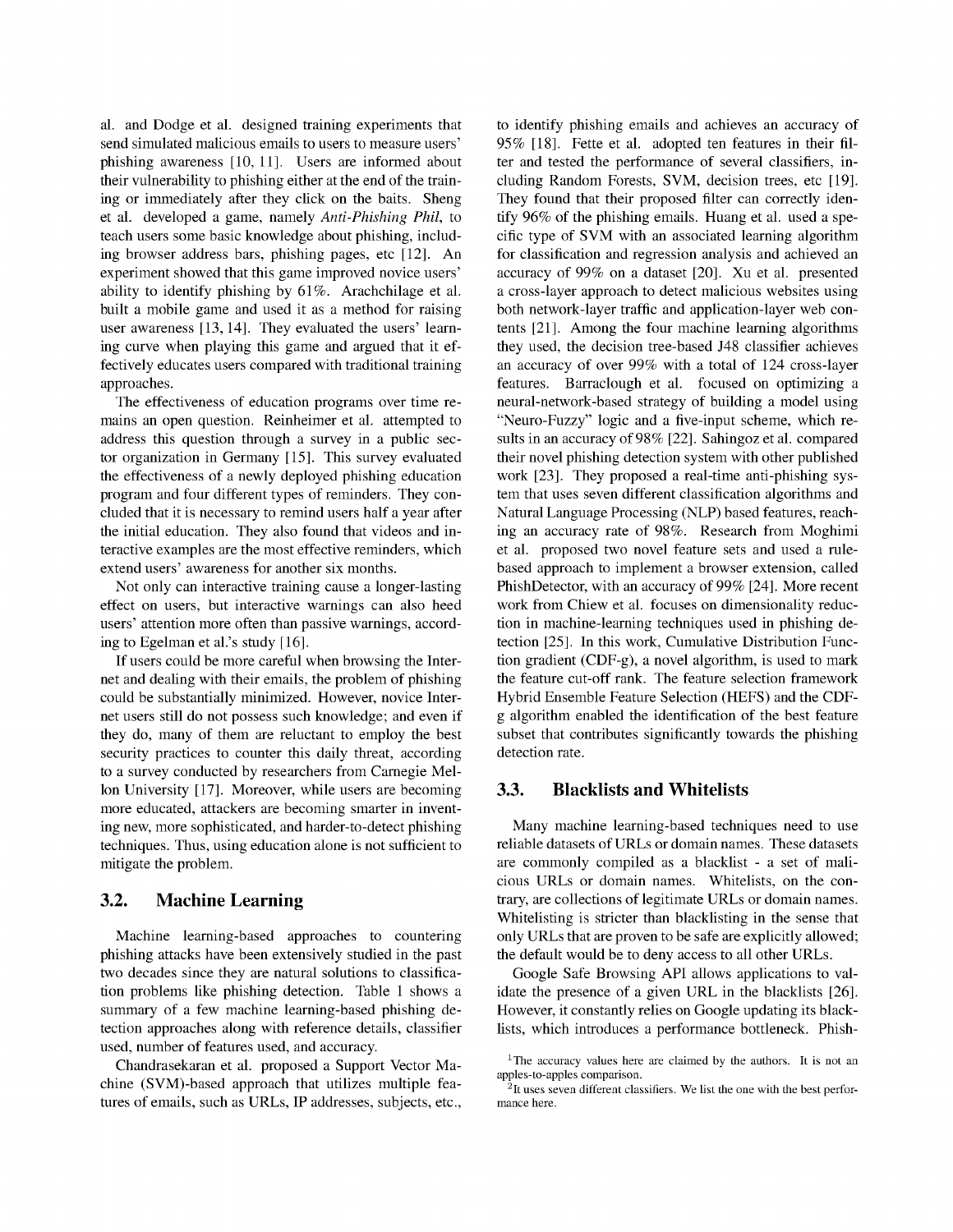| Reference         | <b>Classifier</b>   | <b>Number</b>  | Accuracy |
|-------------------|---------------------|----------------|----------|
|                   |                     | of             |          |
|                   |                     | features       |          |
| Chandrasekaran    | <b>SVM</b>          | 25             | 95%      |
| et al., 2006 [18] |                     |                |          |
| Fette et al       | Random              | 10             | 96%      |
| 2007 [19]         | Forest              |                |          |
| Huang et al.,     | <b>SVM</b>          | 23             | 99%      |
| 2012 [20]         |                     |                |          |
| Xu et al., 2013   | Decision            | 124            | 99%      |
| [21]              | Tree                |                |          |
| Barraclough et    | Neuro               | 288            | 98%      |
| al., 2013 [22]    | Fuzzy               |                |          |
| Moghimi et al.,   | <b>SVM</b>          | 50             | 99%      |
| 2016 [24]         |                     |                |          |
| Sahingoz et al.,  | Random              | <b>40 (NLP</b> | 98%      |
| 2019 [23]         | Forest <sup>2</sup> | features)      |          |
| Chiew et al.,     | Random              | 48             | 95%      |
| 2019 [25]         | Forest              |                |          |

Table 1. A comparison of ML-based solutions

Net is a tool that counteracts the *exact match* limitation in traditional blacklists [27]. Any change in a URL, for example, would result in a "no match" in the blacklist. Empowered by URL variation heuristics, PhishNet dramatically improves the reliability of blacklists in detecting minor differences in phishing URLs. Automated Individual White-List (AIWL) relies on a whitelist of Login User Interfaces (LUIs) [28]. There are critical features that determine whether an LUI is trusted or not, such as the URL, the corresponding IP address, the structure of the Document Object Model path for the user credentials, to name a few. To automatically maintain the whitelists, the authors use a classifier to decide whether an LUI should be added to the trusted lists or not. Sonowal et al. proposed a phishing detection model with multiple filters, one of which is a whitelist filter [29]. Although whitelisting tend to offer higher accuracy, updating the list is a major issue. This model mitigates the problem by automatically updating a URL to the whitelist if it passes through other filter layers.

### 4. Challenges and Discussions

Most above-mentioned technical solutions claimed to achieve very high accuracy in phishing detection. However, using the machine learning technique alone is not sufficient for mitigating the ever-growing phishing threat. Phishing is a multi-variable problem that requires a multivariable solution. If executed properly and with the proper funding, it is argued that the risk can be reduced to manageable levels. However, it will never be fully diminished if humans are involved in processes with inherent risk.

Many technical solutions use security warnings to alert users and rely on users' proper responses to the warnings [16]. If users ignore such warnings, the solutions will be rendered in vain. Some users may be reluctant to learn; and even if they learn, the success of educational approaches depends on whether users can retain such knowledge or not. Although education is considered helpful and necessary and has been carried out extensively, a number of researchers argued that it is not as useful as we thought [30, 31]. For example, Stefan Gorling pointed out that the regulation of user behavior is dependent on many aspects other than education alone [30].

Machine learning algorithms for phishing detection depend on many features and distinctive characteristics in labeled datasets that define phishing webpages and emails. The majority of machine learning-based solutions we surveyed belong to supervised learning. Deep learning is a refinement of machine learning. It, however, does not rely on explicit human supervision. There is an ongoing trend of applying deep learning to malicious URL detection to mitigate phishing [32-34]. We believe that there is plenty of room for exploring deep learning and its applications in phishing email detection.

# 5. Conclusion

As phishing continues to be a highly prevalent security vulnerability, we aimed to summarize recently published research in phishing mitigation and prevention. We categorized different approaches in this research field and highlighted the findings that stood out to us. Education-based approaches aim to teach users the significance of phishing and properly handle phishing threats. On the other hand, machine learning-based approaches focus on selecting the effective features from phishing vectors and using the right classifier to detect phishing threats. Blacklists/whitelistsbased approaches suffer from their own challenges, such as constant maintenance costs, scalability, and staleness. We argued that none of these approaches alone is the silver bullet for solving the phishing problem.

#### References

- [1] APWG. Phishing activity trends report 3q 2021, 2021.
- [2] Rekouche K. Early phishing. ArXiv 2011;abs/1106.4692.
- [3] APWG. Phishing activity trends report 4q 2016, 2017.
- [4] Sheng S, Holbrook M, Kumaraguru P, Cranor LF, Downs J. Who falls for phish? a demographic analysis of phishing susceptibility and effectiveness of interventions. In Proceedings of the SIGCHI Conference on Human Factors in Computing Systems. 2010; 373-382.
- [5] The phishing email that hacked the account of John Podesta. [https://www.cbsnews.com/news/the](https://www.cbsnews.com/news/the-phishing-email-that-hacked-the-)phishing-email-that-hacked-the-